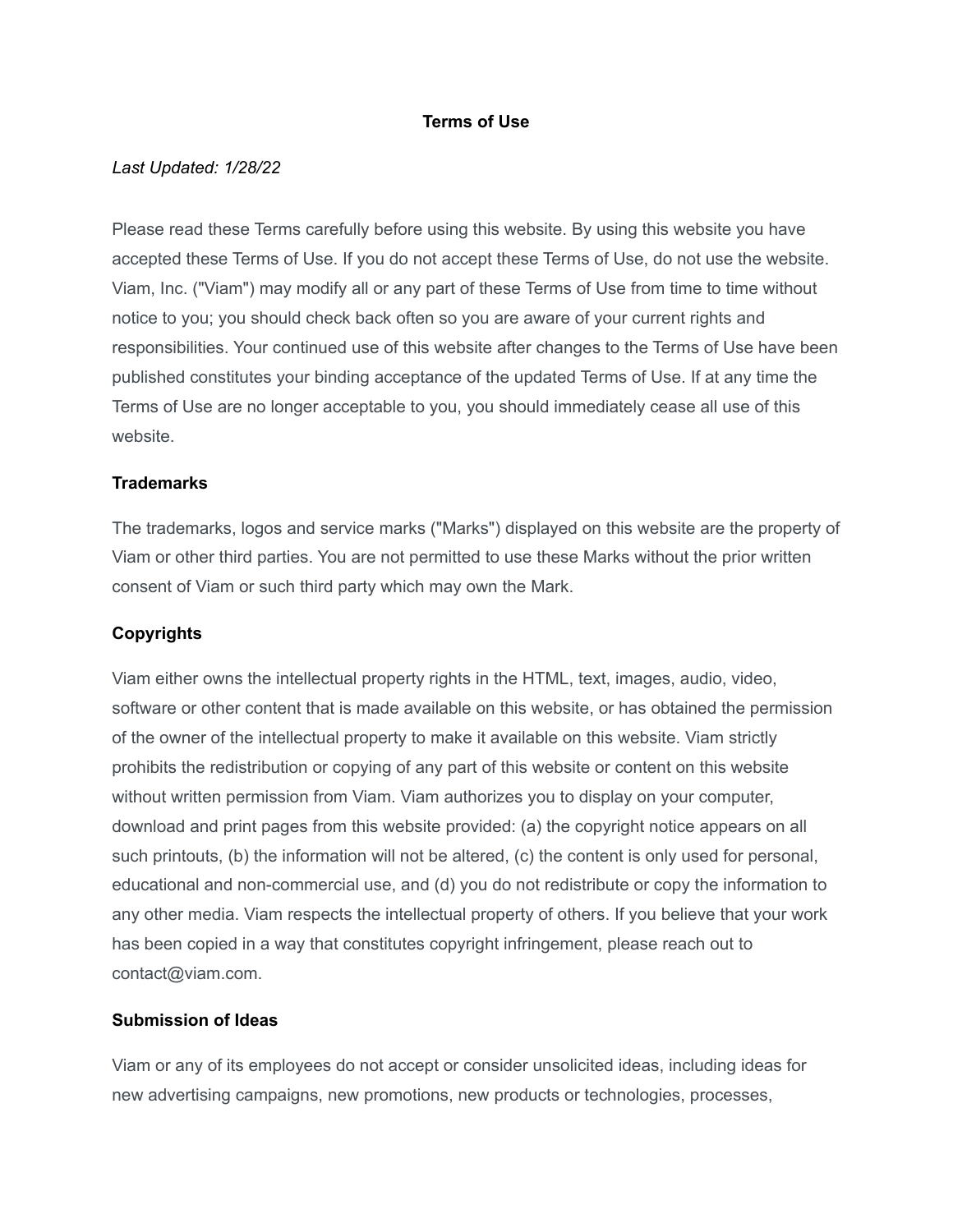materials, marketing plans or new product names. Please do not send any original creative artwork, samples, demos or other works. The sole purpose of this policy is to avoid potential misunderstandings or disputes when Viam products or marketing strategies might seem similar to ideas submitted to Viam. Please do not send your unsolicited ideas to Viam or anyone at Viam. If despite our request that you not send us your ideas and materials, you still send them, please understand Viam makes no assurances that your ideas and materials will be treated as confidential or proprietary.

### **Linking**

This website contains links to other websites and resources and are provided for convenience only. Viam has not reviewed the linked websites and is not responsible for the content or availability of any linked websites. The inclusion of any link to a website does not imply endorsement by Viam of the website or their entities, products or services.

### **Rules of Conduct**

Your use of this website is subject to all applicable local, state, national and international laws and regulations, and you agree not to violate such laws and regulations. Any attempt by any person to deliberately damage this website is a violation of criminal and civil laws. Viam reserves the right to seek damages from any such person to the fullest extent permitted by law. In addition, you agree not to post or transmit through this website any material or content that violates or infringes in any way the rights of others or solicits, encourages or promotes the use of illegal substances or activities, which is unlawful, threatening, abusive, harassing, defamatory, libelous, derogatory, invasive of privacy or publicity rights, vulgar, obscene, bigoted or hateful, profane, scandalous, pornographic, indecent or otherwise objectionable, gives rise to civil or criminal liability or otherwise violates any applicable law. You may not engage in any activity on this website that restricts or inhibits any other user from using or enjoying this website by "hacking", "cracking", "spoofing", or defacing any portions of this website.

You may not post or transmit through this website advertising or commercial solicitations; promotional materials relating to website or online services which are competitive with Viam and/or this website; software or other materials that contain viruses, worms, time bombs, Trojan horses, or other harmful or disruptive components, political campaign materials; chain letters; mass mailings, spam mail, any robot, spider, site search/retrieval application, or other manual or automatic device or process to retrieve, index, "data mine", or in any way reproduce or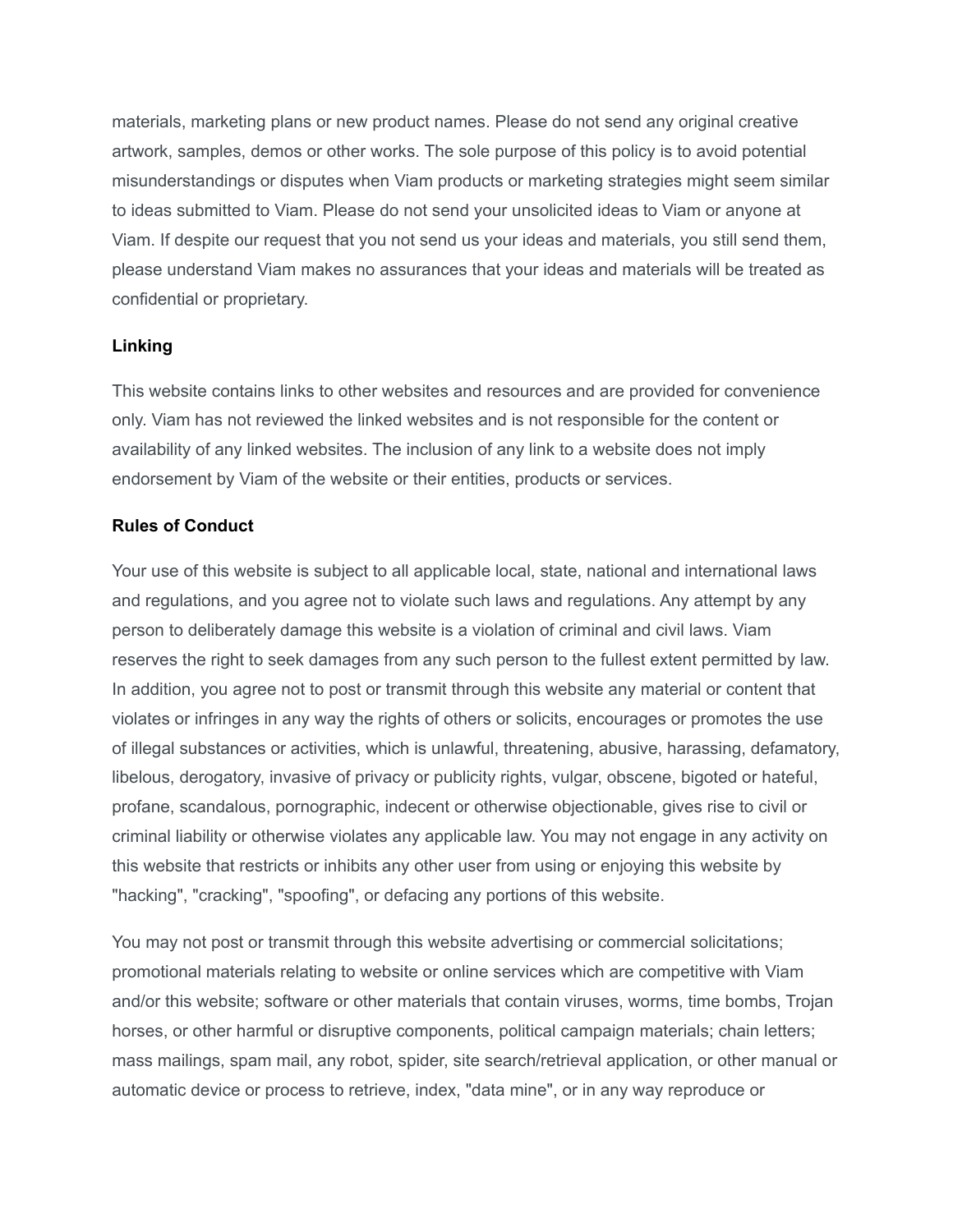circumvent the navigational structure or presentation of this website or its contents. You may not harvest or collect information about website visitors without their express written consent.

### **User Name**

If you are a Viam.com subscriber, you must select a user name and password and you agree (i) to provide Viam with accurate, complete and up to date information; (ii) to update your information to keep it accurate, current and complete; (iii) comply with these Terms of Use. Failure to provide accurate information constitutes a breach of this agreement, which may result in immediate termination of your right to access this website.

You may not select a user name that impersonates someone else, is or may be illegal, or may be protected by trademark or other proprietary rights, is vulgar or offensive or may cause confusion. Viam reserves the right to reject any user name in our sole discretion.

You agree not to sell or transfer your use of or access to this website or permit anyone else whose account was suspended or terminated to use this website through your user name or password. You are responsible for maintaining the confidentiality of your password and account and for all activity that occurs on your account. You agree to immediately notify Viam of any unauthorized use of your account or any other breach of security. Viam will not be liable for any loss you incur as a result of someone else using your password and account with or without your permission.

## **Monitoring**

Viam has the right, but not the obligation, to monitor the content of this website, to determine compliance with these Terms of Use and any other operating rules established by Viam. Viam has the right in our sole discretion to edit, refuse to post or remove any material submitted to or posted on this website that we find to be in violation of these Terms of Use or is otherwise objectionable. You are solely responsible for any information you post, transmit or otherwise make available on this website. You acknowledge and agree that Viam does not have any liability for any action or inaction with respect to any conduct, communication or posting on this website.

## **Rights in Content**

By displaying, publishing and making available for download and use by others any content, messages, text, files, images, photos, video, sounds, profiles, works of authorship, or any other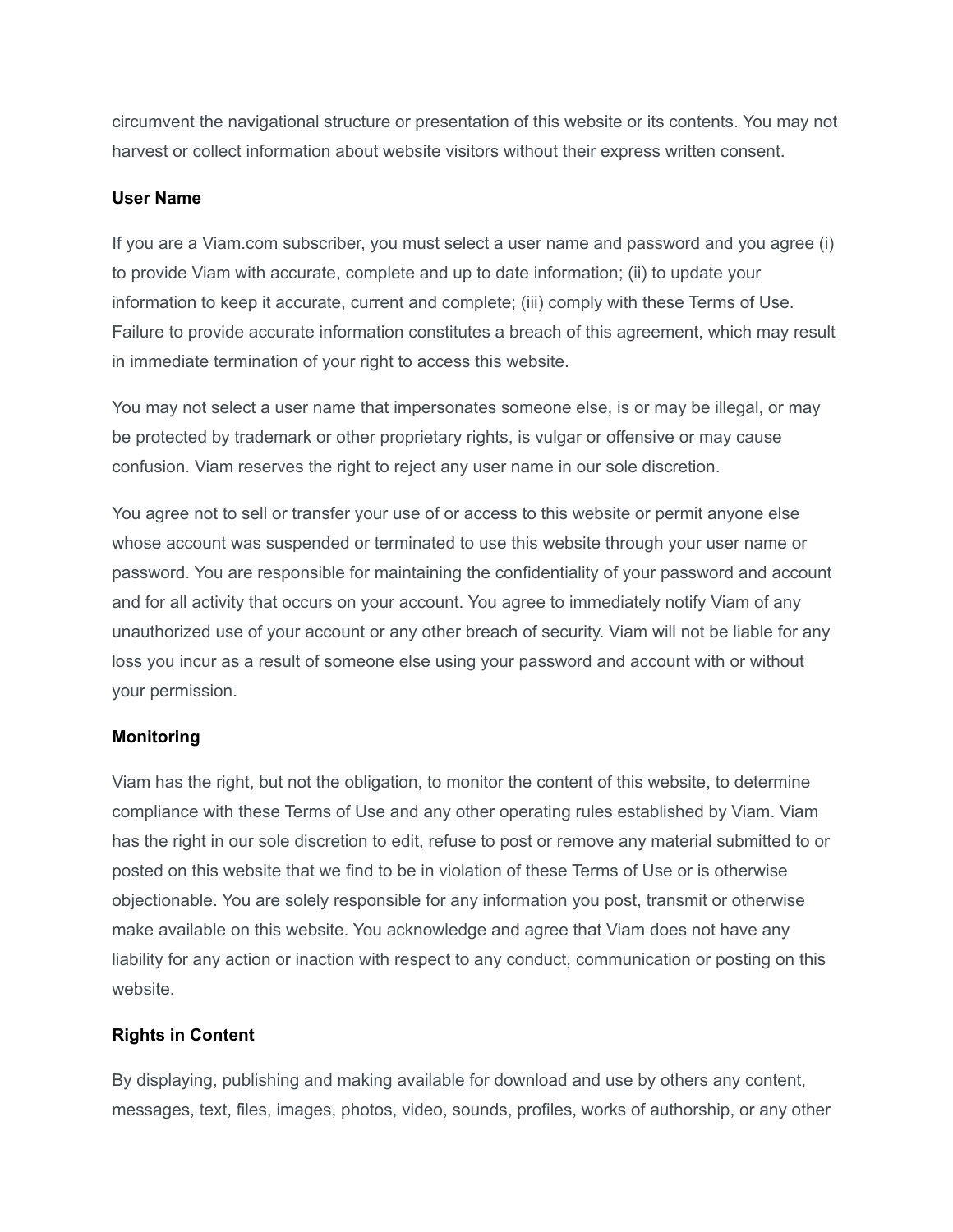materials ("Content") you give Viam a perpetual, irrevocable, worldwide, royalty-free, and non-exclusive license to reproduce, adapt, modify, translate, publish, publicly perform, publicly display and distribute any Content which you submit, post or display on or through the web site. You agree that this license includes a right for Viam to make such Content available to other companies, organizations or individuals with whom Viam has relationships for the provision of services, and to use such Content in connection with the provision of those services. You understand that Viam may (a) transmit or distribute your Content over various public networks and in various media; and (b) make such changes to your Content as are necessary to conform and adapt that Content to the technical requirements of connecting networks, devices, services or media. You agree that this license shall permit Viam to take these actions. You confirm and warrant to Viam that you have all the rights, power and authority necessary to grant the above license.

### **Global Availability**

Viam controls this site from its New York, NY, USA offices; other Viam sites may be administered and operated from various locations inside and outside the United States. If you use this website from other locations you are responsible for compliance with applicable local laws. Viam makes no representation that the products and services referenced herein are appropriate, or available, worldwide and in fact certain products and services may not be available worldwide.

## **Export Control**

By using this website, you represent and warrant that you are not located in, under the control of, or a national or resident of any country to which the United States has embargoed goods. You agree you will not export or re-export any goods or products unless you have complied with all applicable U.S. and foreign government export controls and approvals. Viam makes no claim that content contained on this website is appropriate or may be downloaded outside the United States. If you access this website from outside the United States, you do so at your own risk and are responsible for compliance with the laws of your jurisdiction.

### **Indemnification**

Any person or corporation submitting content to this website agrees to defend, indemnify and hold Viam and its parent, subsidiaries, affiliates, officers, directors, shareholders, predecessors, successors in interest, employees, agents and licensors harmless from and against any and all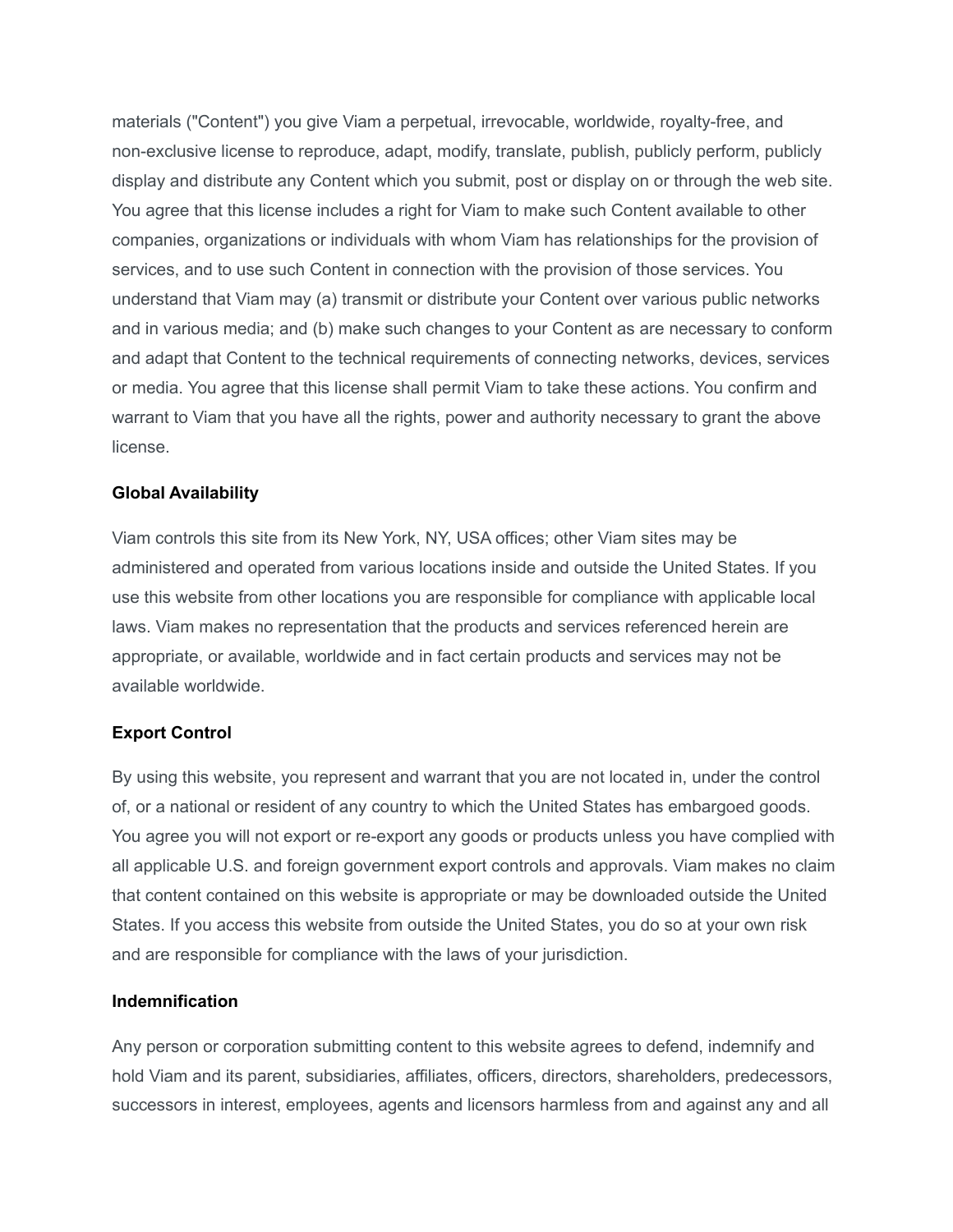claims, losses, liabilities and expenses (including attorneys' fees) related to or arising out of such submitted content, including without limitation claims made by third parties related to any false advertising claims, liability claims for products or services sold by the person or corporation submitting such content, claims for patent, copyright or trademark infringement, claims due to disruption or malfunction of services provided (pertaining to the submitted content), even if such content is reviewed by Viam prior to publishing on the website.

## **Disclaimer**

THIS WEBSITE AND ALL CONTENT, MATERIALS, INFORMATION, SOFTWARE, PRODUCTS AND SERVICES ARE PROVIDED ON AN "AS IS" AND "AS AVAILABLE" BASIS. YOUR USE OF THIS WEBSITE IS AT YOUR OWN RISK. VIAM MAKES NO WARRANTIES OR REPRESENTATIONS, EXPRESS OR IMPLIED, AS TO THE FUNCTIONALITY OR USEFULNESS OF THIS WEBSITE OR ANY CONTENT. VIAM DISCLAIMS ALL WARRANTIES, EXPRESS, IMPLIED OR STATUTORY, INCLUDING WITHOUT LIMITATION WARRANTIES OF MERCHANTABILITY AND FITNESS FOR A PARTICULAR PURPOSE. Viam MAKES NO WARRANTY THAT, (I) THE SERVICE WILL BE UNINTERRUPTED, TIMELY, SECURE, OR ERROR-FREE, (II) THE RESULTS THAT MAY BE OBTAINED FROM THE USE OF THE SERVICE WILL BE ACCURATE OR RELIABLE, (III) THE QUALITY OF ANY PRODUCTS, SERVICES, CONTENT, INFORMATION, OR OTHER MATERIALS PURCHASED OR OBTAINED BY YOU THROUGH THE SERVICE WILL MEET YOUR EXPECTATIONS, (IV) ANY ERRORS IN THE SOFTWARE WILL BE CORRECTED, OR THAT THIS WEBSITE, ITS CONTENT, AND THE SERVER ON WHICH THE WEBSITE AND CONTENT ARE AVAILABLE ARE FREE OF VIRUSES OR OTHER HARMFUL COMPONENTS. ANY MATERIAL (INCLUDING CONTENT) DOWNLOADED OR OBTAINED THROUGH THE USE OF THIS WEBSITE IS DONE AT YOUR OWN RISK AND YOU WILL BE SOLELY RESPONSIBLE FOR ANY DAMAGE TO YOUR COMPUTER SYSTEM OR LOSS OF DATA THAT RESULTS FROM THE DOWNLOAD OF ANY MATERIAL. INFORMATION CREATED BY THIRD PARTIES THAT YOU MAY ACCESS ON THIS WEBSITE OR THROUGH LINKS IS NOT ADOPTED OR ENDORSED BY VIAM AND REMAINS THE RESPONSIBILITY OF THE THIRD PARTY.

# **Limitation of Liability**

TO THE FULLEST EXTENT PERMITTED BY LAW, VIAM IS NOT LIABLE FOR ANY DIRECT, INDIRECT, PUNITIVE, SPECIAL, INCIDENTAL, CONSEQUENTIAL, OR EXEMPLARY DAMAGES (INCLUDING, WITHOUT LIMITATION, LOSS OF BUSINESS, REVENUE,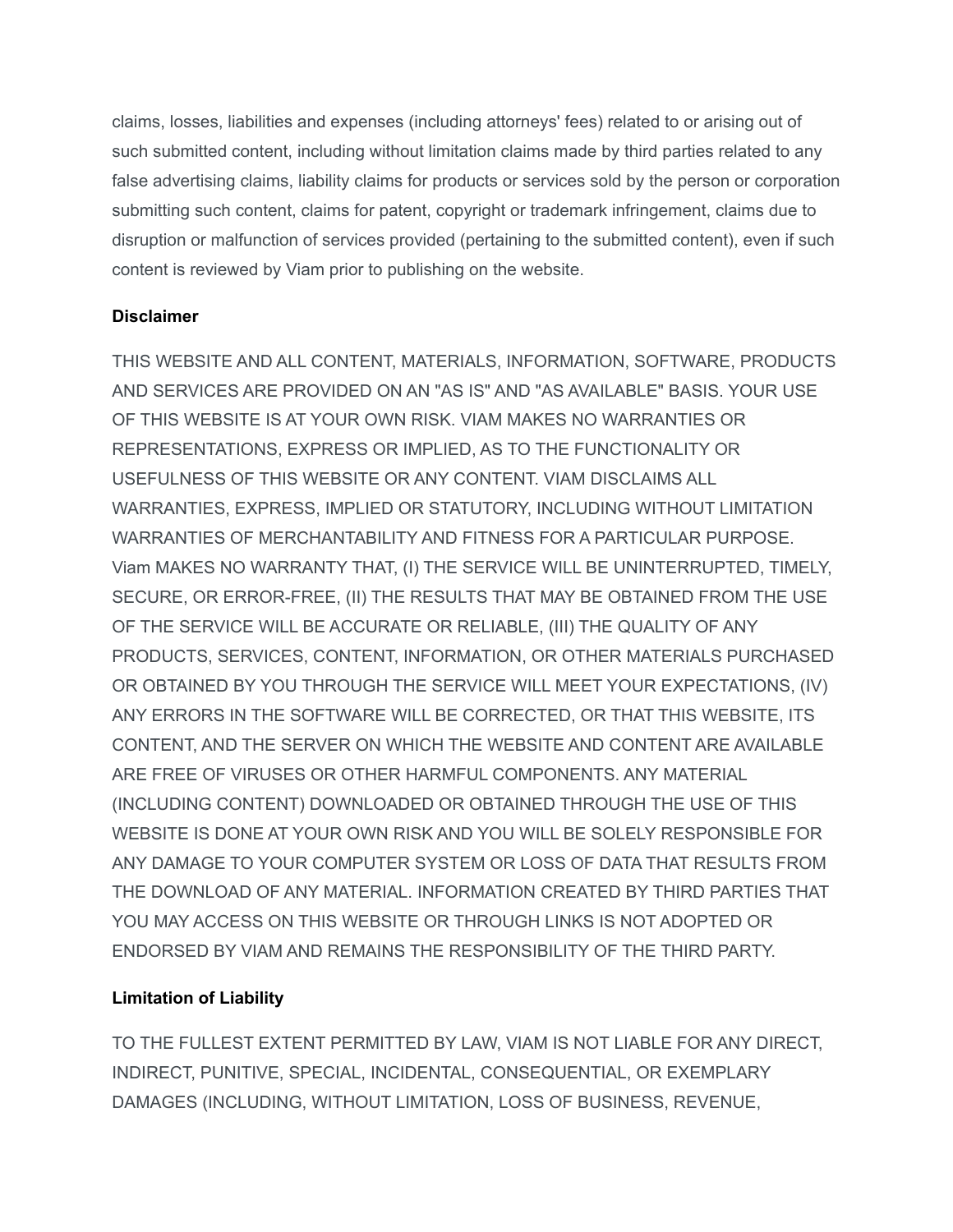PROFITS, GOODWILL, USE, DATA, ELECTRONICALLY TRANSMITTED ORDERS, OR OTHER ECONOMIC ADVANTAGE) ARISING OUT OF OR IN CONNECTION WITH THE WEBSITE, EVEN IF VIAM HAS PREVIOUSLY BEEN ADVISED OF, OR REASONABLY COULD HAVE FORESEEN, THE POSSIBILITY OF SUCH DAMAGES, HOWEVER THEY ARISE, WHETHER IN BREACH OF CONTRACT OR IN TORT (INCLUDING NEGLIGENCE), INCLUDING WITHOUT LIMITATION DAMAGES DUE TO (a) THE USE OF OR THE INABILITY TO USE THE WEBSITE; (b) THE COST OF PROCUREMENT OF SUBSTITUTE GOODS AND SERVICES RESULTING FROM ANY GOODS, DATA, INFORMATION OR SERVICES PURCHASED OR OBTAINED OR MESSAGES RECEIVED OR TRANSACTIONS ENTERED INTO, THROUGH OR FROM THE WEBSITE; (c) STATEMENTS OR CONDUCT OF ANY THIRD PARTY ON THE WEBSITE, INCLUDING WITHOUT LIMITATION UNAUTHORIZED ACCESS TO OR ALTERATION OF TRANSMISSIONS OR DATA, MALICIOUS OR CRIMINAL BEHAVIOR, OR FALSE OR FRAUDULENT TRANSACTIONS, OR (d) CONTENT OR INFORMATION YOU MAY DOWNLOAD, USE, MODIFY OR DISTRIBUTE. NOTWITHSTANDING ANY OTHER CLAUSE IN THIS AGREEMENT, VIAM'S TOTAL AGGREGATE LIABILITY, REGARDLESS OF THE FORM OF THE CAUSE OF ACTION, WHETHER IN CONTRACT, TORT (INCLUDING WITHOUT LIMITATION NEGLIGENCE), STATUTE OR OTHERWISE, AND YOUR SOLE AND EXCLUSIVE REMEDY, SHALL BE LIMITED TO PROVEN DIRECT DAMAGES CAUSED BY VIAM IN AN AMOUNT NOT TO EXCEED FIVE HUNDRED DOLLARS (US \$500.00). THE PROVISIONS OF THIS SECTION ALLOCATE RISKS UNDER THESE TERMS OF USE BETWEEN VIAM AND YOU. THE FOREGOING LIMITATIONS, EXCLUSIONS AND DISCLAIMERS APPLY TO THE MAXIMUM EXTENT PERMITTED BY APPLICABLE LAW, EVEN IF ANY REMEDY FAILS IN ITS ESSENTIAL PURPOSE. TO THE EXTENT ANY JURISDICTION DOES NOT ALLOW THE EXCLUSION OR LIMITATION OF DIRECT, INCIDENTAL OR CONSEQUENTIAL DAMAGES, PORTIONS OF THE ABOVE LIMITATION OR EXCLUSION MAY NOT APPLY.

### **Privacy**

See the **Viam [Privacy](http://www.viam.com/privacy) Policy** 

### **Jurisdiction**

This agreement and all claims relating to the relationship between the parties are governed by the Federal laws and the laws of the State of New York, U.S.A. without regard to choice of law provisions. Each party agrees that any claim or cause of action arising under or relating to this